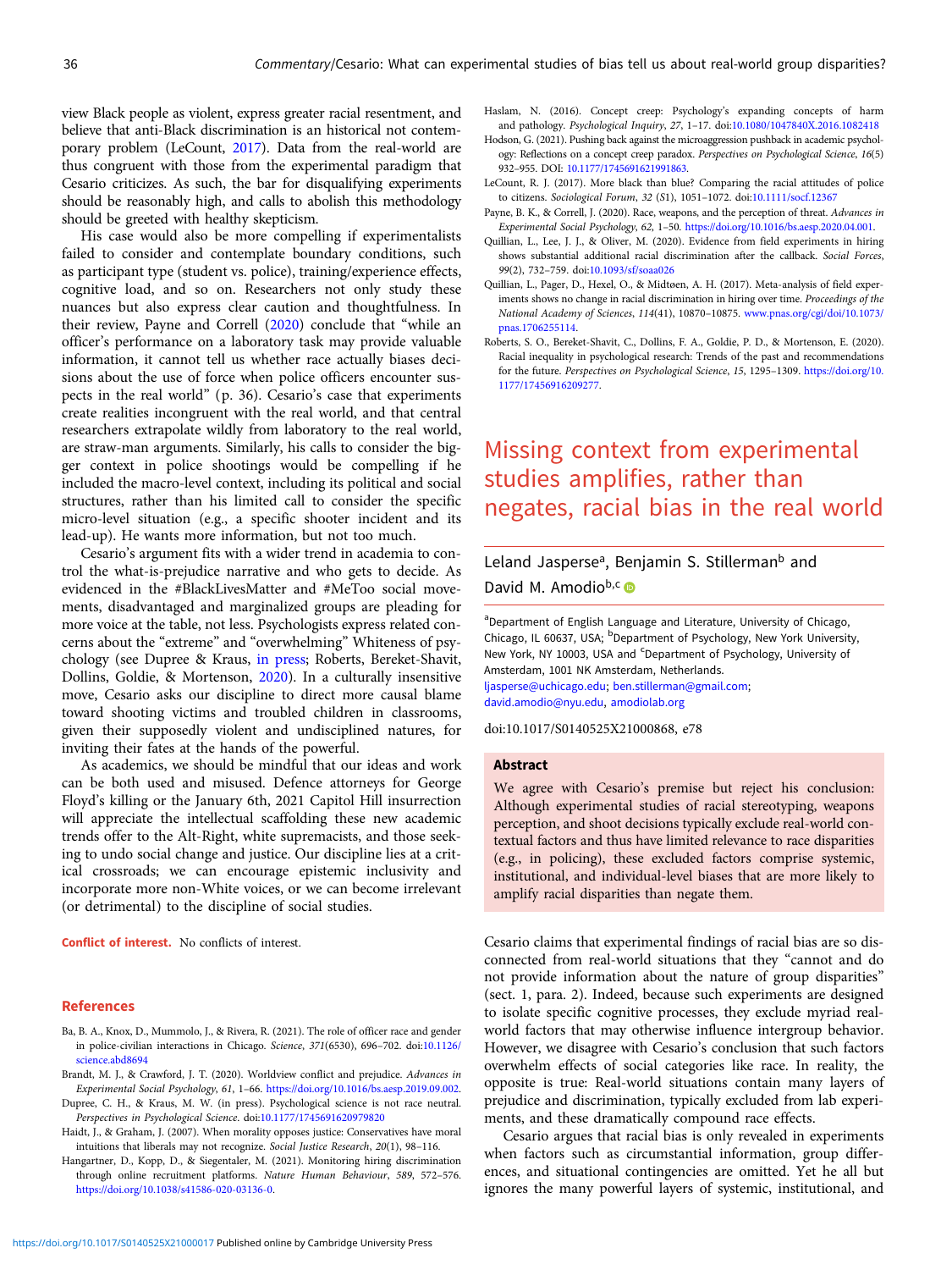individual racism that pervade real-life interracial interactions. In fact, in U.S. policing, many of the situational factors omitted from lab studies are themselves shaped by race, such as racially motivated profiling and surveillance (Browne, 2015), stop-and-frisk policies (e.g., Cooper, 2018; Gelman, Fagan, & Kiss, 2007; Goel, Rao, & Shroff, 2016), and the use of discriminatory data-driven precision policing (Southerland, [2020\)](#page-2-0). Although Cesario claims these real-world factors "overwhelm [the] strength of categorical bias" (Table 1 of target article), historical and sociological data suggest they actually exacerbate group disparities observed in experimental tasks.

To illustrate the supposedly race-neutralizing effect of realworld information, Cesario highlights a study by Correll, Wittenbrink, Park, Judd, and Goyle (2011) but misrepresents the finding. In this modified shooter task, targets are presented in either neutral or "dangerous, urban backgrounds" Cesario writes that the urban background – an instance of "missing information" reintroduced to a task – "completely eliminated racial bias in the decision to shoot" (sect. 4.1.1., para. 4). However, "dangerous, urban" settings are themselves racially coded from decades of segregationist housing policy, racist political rhetoric and media representations, and targeted over-policing (Gordon, [2020;](#page-2-0) Hurwitz & Peffley, [2005;](#page-2-0) Rhodes & Brown, [2019](#page-2-0)). Indeed, the data show that urban backgrounds actually increased the tendency to shoot White targets to the level of Black targets – an unsurprising effect given that these backgrounds themselves contain race-stereotypic cues.

As a real-world illustration, consider the NYPD's killing of Amadou Diallo, a case that galvanized research on implicit bias in shoot decisions: Four white NYPD officers patrolling the Bronx neighborhood of Soundview stopped Diallo, a young Black man "acting suspiciously" who allegedly matched the description of wanted criminal. When Diallo reached into his pocket for his wallet, the lead officer, per his testimony, misidentified it as a gun, triggering the group to shoot and kill Diallo. What other factors were at play that could have overwhelmed the subtle effect of automatic race associations? Notably, the officers were targeting a neighborhood that became majority-Black and over-policed following white flight, economic disinvestment, and redlining (Nonko, [2016](#page-2-0); Stoudt, Fine, & Fox, [2011\)](#page-2-0). Moreover, the officers were part of the infamous NYPD Street Crimes Unit, which expressly targeted dangerous, urban communities of color to turn up guns and drugs to meet quotas (Harring, [2000\)](#page-2-0). Attributing Diallo's death to a quick decision made in ambiguous circumstances does leave out critical context from this scene, but this context amplifies disparities rather than ameliorates them (Amodio, 2015).

Although studies of implicit bias are often inspired by realworld incidents, they are rarely (if ever) designed to explain them. Instead, they aim to isolate and illuminate basic mechanisms of race processing in the mind; asking, for example, Can race influence automatic thought and quick decisions? Such experiments are rarely presented as complete accounts of real-world disparities and expressions of prejudice. Curiously, the article Cesario singles out as "a prototypical example" (sect. 2, para. 2) of this practice, by Moss-Racusin, Dovidio, Brescoll, Graham, and Handelsman ([2012\)](#page-2-0), is a field study on gender bias in job applicant evaluations that uses none of the methods he critiques. Moreover, social psychologists have long considered the roles of additional information, forces, and contingencies as moderators of category-based stereotyping (e.g., Amodio & Swencionis, 2018; Darley & Gross, 1983; Dovidio & Gaertner, 2000; Fiske & Neuberg, 1990). The deficiencies Cesario attributes to social psychology appear to concern its translation more than the science itself.

We see a different concern with reductionist experimental studies which, we believe, is much more pressing (Jasperse & Stillerman, [2021\)](#page-2-0): By presenting racial bias as a subtle, unintentional spandrel of the mind, these studies problematically reduce the broad, structural nature of racism to a transient impulse. Consequently, they misdirect efforts toward ineffective training programs (Worden et al., [2020\)](#page-2-0) and give cover to the more pernicious effects of systemic, institutional, and blatant racism. Hence, in addition to underestimating the magnitude of bias, such studies draw attention away from its deeper causes.

Finally, we feel compelled to comment on the selective scholarship and rhetoric in this target article. Cesario elides evidence that racial bias is a pervasive dimension of policing and criminal justice – one that inflects (and exceeds) moment-to-moment individual cognition. He then suggests that observed real-world disparities are due mainly to behavioral differences between groups. For example, he argues that racial disparities in policing may be more a product of different racial groups' criminal tendencies than bias on the part of police officers. Although he hastens to "make no claims about the origin of these group differences" (sect. 1, para. 6), a casual reader could be forgiven for thinking that Cesario believes elevated criminality "might very well be" (sect. 1, para. 6) a trait feature of racial minorities. This rhetorical pattern – to deny the severity of racial bias and then suggestively attribute disparities to individual merits of group members – follows a familiar refrain known to social psychologists as modern racism. Regardless of the authors views and intentions, it is concerning to see this device in mainstream scientific discourse.

In summary, we accept Cesario's premise but reject his conclusion; the many real-world factors often missing from sociocognitive experiments of racial bias are themselves the product of systemic, institutional, and individual racism. To the extent realworld factors overwhelm experimentally observed patterns of bias, the effect of racism is likely much stronger.

Financial support. This research received no specific grant from any funding agency, commercial, or not-for-profit sectors.

Conflict of interest. None.

#### References

- Amodio, D. M. (2015). Prejudiced? Me? New Scientist 227:26–27.
- Amodio, D. M., & Swencionis, J. K. (2018). Proactive control of implicit bias: A theoretical model and implications for behavior change. Journal of Personality and Social Psychology 115(2):255–275.
- Browne, S. (2015). Dark matters. Duke University Press.
- Cooper, F. R. (2018). A genealogy of programmatic stop and frisk: The discourse-topractice circuit. University of Miami Law Review 73(1), 1–78.
- Correll, J., Wittenbrink, B., Park, B., Judd, C. M., & Goyle, A. (2011). Dangerous enough: Moderating racial bias with contextual threat cues. Journal of Experimental Social Psychology 47:184–189.
- Darley, J. M., & Gross, P. H. (1983). A hypothesis-confirming bias in labeling effects. Journal of Personality and Social Psychology 44(1):20–33.
- Dovidio, J. F., & Gaertner, S. L. (2000). Aversive racism and selection decisions: 1989 and 1999. Psychological Science 11(4):315–319.
- Fiske, S. T., & Neuberg, S. L. (1990). A continuum of impression formation, from category-based to individuating processes: Influences of information and motivation on attention and interpretation. Advances in Experimental Social Psychology 23:1–74.
- Gelman, A., Fagan, J., & Kiss, A. (2007). An analysis of the New York city police department's "stop-and-frisk" policy in the context of claims of racial bias. Journal of the American Statistical Association 102(479), 813–823.
- Goel, S., Rao, J. M., & Shroff, R. (2016). Precinct or prejudice? Understanding racial disparities in New York city's stop-and-frisk policy. The Annals of Applied Statistics 10 (1):365–394.